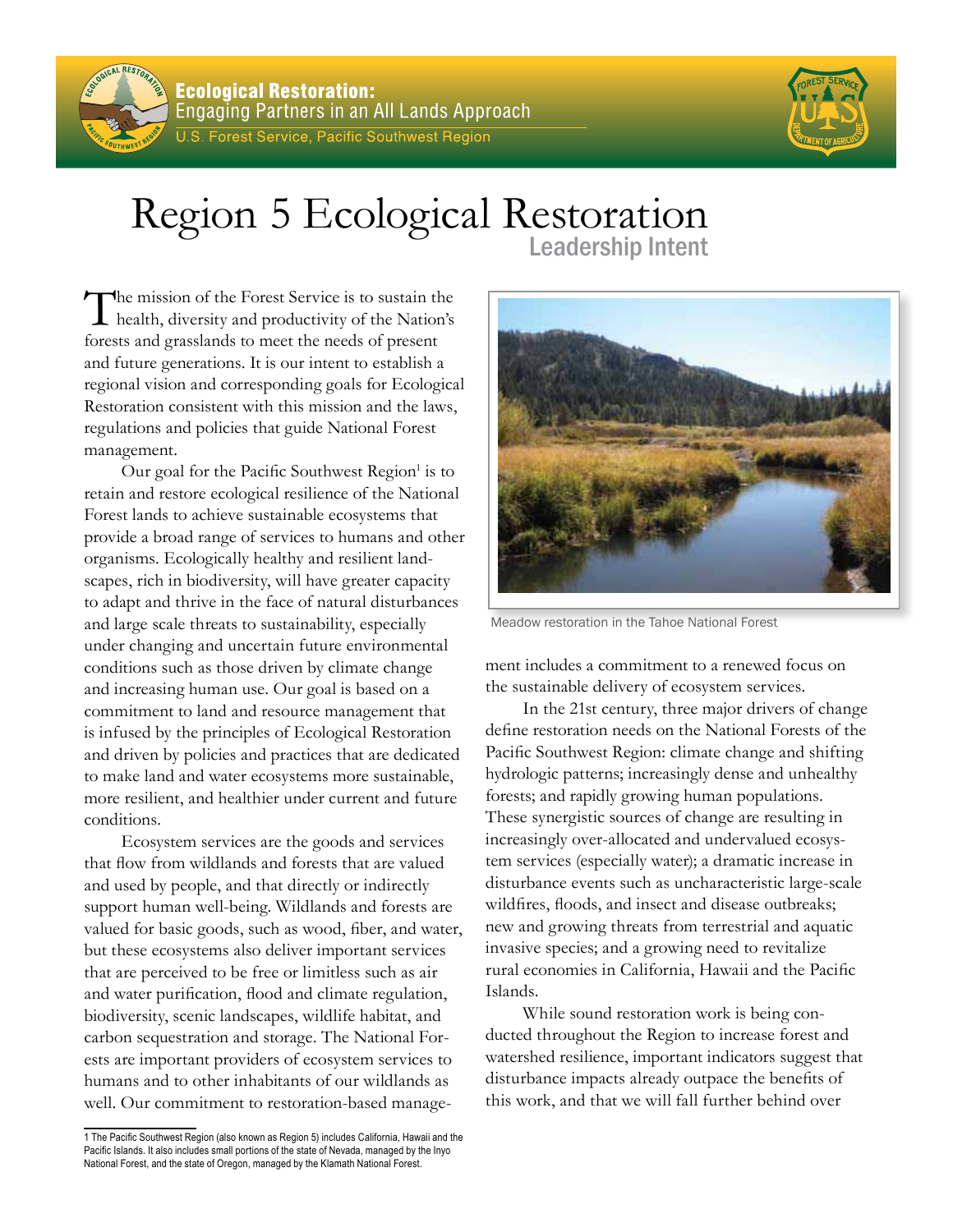time. Wildland fires in California are becoming larger and more frequent. Of greatest concern is a notable increase in the area of forestland burning at high severity over the last quarter-century. Fire exclusion over many decades, in conjunction with other forest management choices, has resulted in dense, middleaged forests over large areas of California. These forests are highly susceptible to severe wildfire, which fragments forests, emits carbon, increases erosion rates and sedimentation, negatively affects water quality and delivery, and damages old-growth forest habitats that sustain important components of the Region's biodiversity. Dense middle-aged forests are also more susceptible to drought stress, large-scale insect outbreaks and disease epidemics.



The ability of the Region's forestlands to sequester and store carbon has become a matter of national and international significance. Human additions of greenhouse gases to the atmosphere are altering the climate, and federal land management agencies like the Forest Service are expected to play a major role in U.S. adaptation and mitigation responses to global warming. Mitigation responses revolve around the maintenance and enhancement of carbon sequestration processes on forestlands. In the Mediterranean climate that characterizes much of California, annual summer droughts and frequent fire are the norm, retention of carbon in most of the forest landscape requires stand structures and compositions that are resilient to fire. Nearly a century of fire exclusion in California, coupled with other management decisions on both private and public land, has resulted in forests that are at an increasing risk of loss due to large scale disturbances. There is an additional crisis taking place in our Southern California Forests as an unprecedented number of human-caused fires have increased fire frequency to the extent that fireadapted chaparral can no longer survive and is being replaced with non-native annual grasses at an alarming rate. To counter these trends, forest managers will need to significantly increase the pace and scale of the Region's restoration work. Only an environmental restoration program of unprecedented scale can alter the direction of current trends.

From this point forward, Ecological Restoration will be the central driver of wildland and forest stewardship in the Pacific Southwest Region, across all program areas and activities. Future Land and Resource Management Plans, other strategic plans and project plans will identify Ecological Restoration as a core objective. Our Ecological Restoration work will include coordination and support for all wildlands and forests in the Region to promote an "all lands" approach to restoration. It will lead to a new way of doing business with our partners and neighbors, to coordinate work and priorities across forests and wildlands regardless of ownership. Collaboration across ownerships and jurisdictions to achieve Ecological Restoration will require active use of Forest Service State and Private Forestry authori-Seedling planted after a wildfire, Lassen National Forest.<br>
Seedling planted after a wildfire, Lassen National Forest.<br>
Seedling planted effort to engage tribes, partners,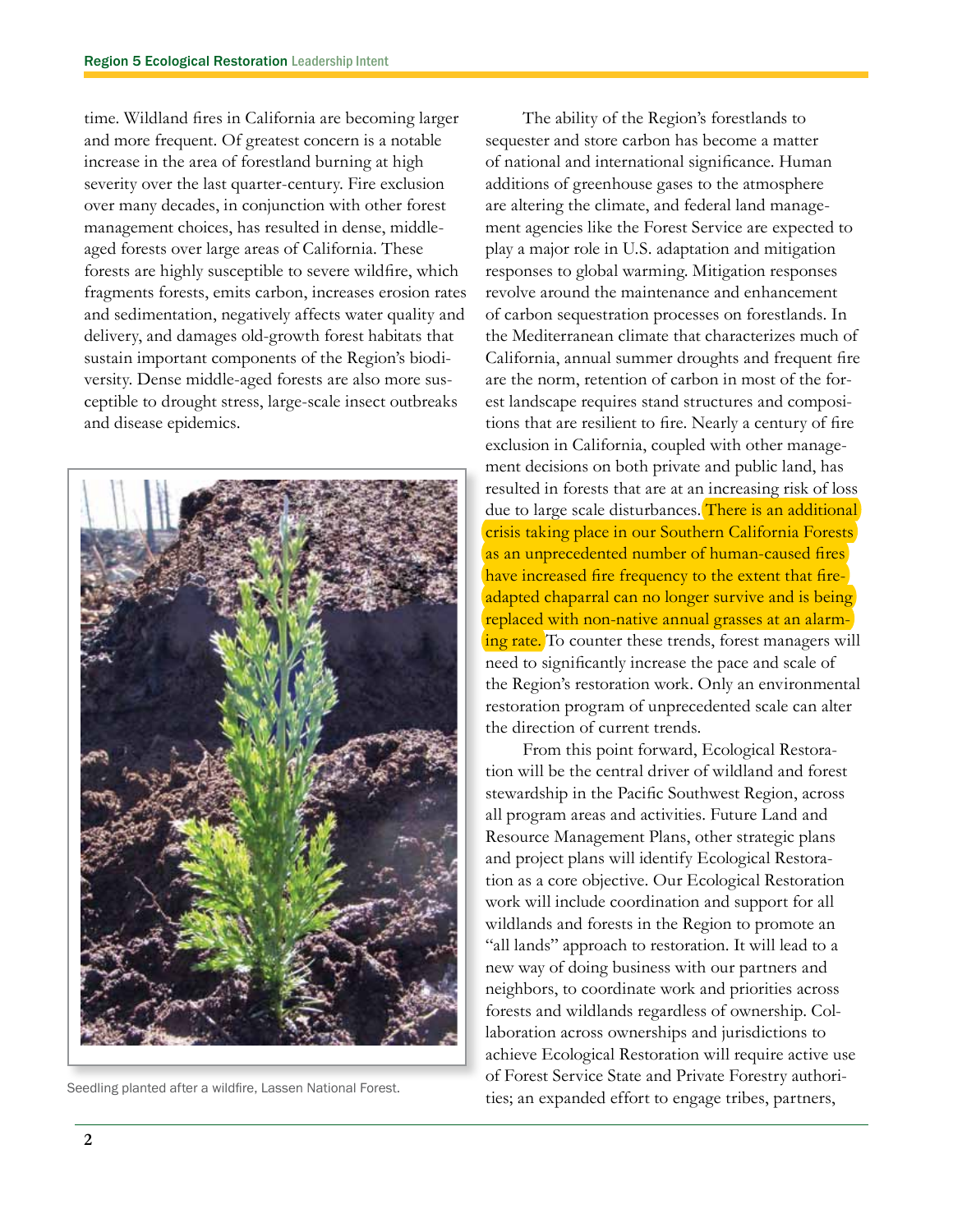and neighbors and to work in closer coordination with other agencies.

Resource program managers will have the responsibility for promoting Ecological Restoration activities including, but not limited to, management of vegetation, water, wildland fire, wildlife and recreation. Activities may include monitoring resource conditions; managing, restoring or enhancing terrestrial and aquatic ecosystems; or regulating human uses. Activities to be promoted include, among others, forest thinning and prescribed fire to decrease fuel loading and increase forest heterogeneity; meadow and riparian restoration to improve watershed function; environmentally and ecologically sensitive fire management practices; invasive species eradication; and wildlife and fish habitat improvement. Emphasis will be placed on expanding and developing partnerships to increase organizational capacity and the use of large-scale stewardship contracts operating at the landscape level to achieve restoration goals. We will expand and improve our consultation with tribal governments to utilize their traditional knowledge of stewardship and caring for the land. Emphasis will be placed on collaboration with stakeholders, communities, local government, volunteers, and citizens to facilitate dialogue and to decrease conflict in planning and implementing Ecological Restoration efforts.

With Ecological Restoration as the driving force behind the Region's work, and with a pace and scale sufficient to reverse current trends, it is our intent to accomplish the following in the next 15-20 years:

- Work together to achieve a collaborative and financially supported effort among forest land management agencies, private land owners, and the public to implement a large scale restoration program to accelerate the scale and pace of forest restoration activities on both public and private lands.
- Increase forest resilience through treatments (including prescribed fire and thinning) and wildfire, resulting in resource benefits to approximately 9 million acres on national forest system lands.
- Restore at least 50% of accessible, degraded forest meadows to improve their habitat function and ability to hold water longer into the summer and deliver clean water when most needed.



Loggy Meadow Restoration Project on the Sequoia National Forest. The project stabilized stream banks and allowed the stream to access its flood plain, returning the area to a more natural condition.

- Decrease the occurrence of uncharacteristically severe wildfires and their associated impacts through environmentally and ecologically sensitive vegetation treatments, fire management, and public education.
- Work with key partners in Southern California to expand fire prevention efforts in order to retard the loss of native ecosystems like chaparral and coastal sage scrub.
- Ensure vegetation and fire management efforts are grounded in concern for biodiversity and ecological process both before and after disturbances like fire.
- Reforest after wildfire where appropriate and implement suitable stand maintenance activities that meet project goals and site conditions.
- Ensure the retention and sustainability of forests, forest resources, and forest carbon over the long term, even as climates change.
- Expand watershed improvement programs at the forest level (inventory, prioritization, and scheduling of restoration).
- Target fuel reductions activities in key watersheds for protection of aquatic species and municipal watersheds.
- Work with partners to increase restoration actions that will improve habitat connectivity.